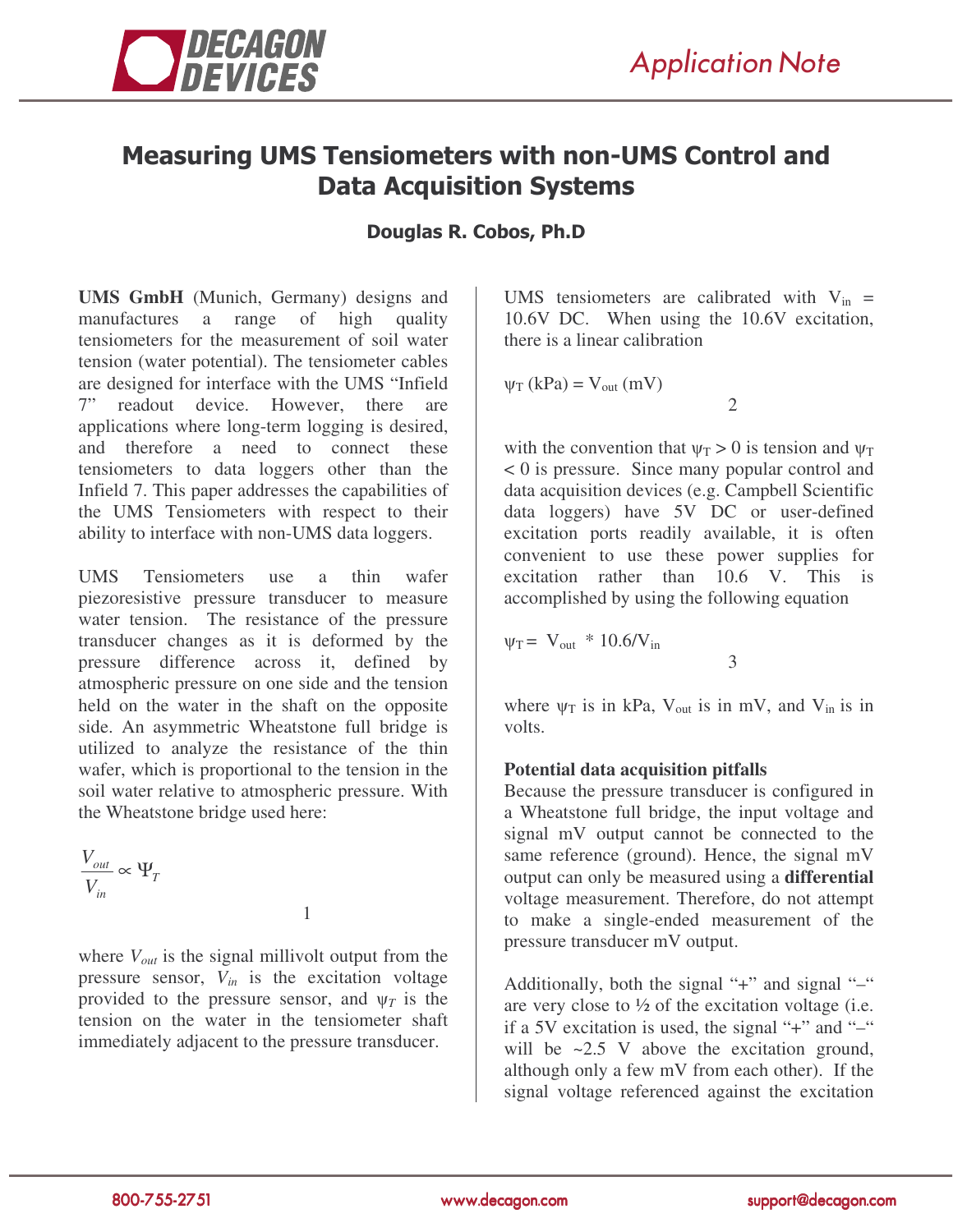

ground exceeds the *common mode range\** of the logger, the measurement will fail. Therefore, an appropriate excitation voltage must be chosen to avoid exceeding the common mode range. This can be accomplished in two ways. First, the excitation voltage can be limited with a simple voltage divider or by setting the analog output at a small enough value. Alternatively, UMS manufactures a tensiometer power supply (model TV-Batt) that provides a voltage of +5.6V referenced against -5V to provide a 10.6V excitation with the signal output very near 0V compared to the logger ground. The TV-Batt can be powered from 7 -16V DC, and can supply power to up to 60 tensiometers.

\* The common mode range is  $\pm 2.5$  V for CR10X loggers and ±5V for CR21X and CR23X loggers. Check the specifications in your logger manual to identify the common mode range for other data acquisition systems.

It should also be noted here that any instability in the excitation voltage (e.g. weakening battery power at a remote site) will be reflected in the output as indicated by equation 3 above. It is therefore advisable to either excite the tensiometer pressure transducer with a regulated voltage source, or to record the excitation voltage and correct for drift. Also note that equation 3 is not valid for the UMS model T8 tensiometer, which will output a stable 0-2V with any excitation voltage in the 6-20VDC range.

### **Cautions**

Keep in mind that the UMS tensiometer pressure transducers are rated for excitation voltages from 5-15V DC. We have successfully used the tensiometers with excitation voltages as low as 2.5V, but would not recommend exciting at voltages above the specified range. Also note that allowing the tension on the water in the tensiometer to reach suction below ~85KPa will cause cavitation in the tensiometer requiring refilling before meaningful readings can be made. If the tension reaches ~200KPa, the pressure transducer may be destroyed. With the

T5 tensiometer, this can occur within a matter of seconds after removing the porous cup from a moist environment and exposing it to dry air. With the T8, over-tightening of the water column corpus will break the pressure transducer, so care must be taken to hand-tighten it. Additionally, the ceramic cups of the tensiometers can be harmed by exposure to skin oils from direct handling of the cups with bare hands.

## **Example Programs**

### **Edlog**

The following program is an example that can be used with a Campbell Scientific CR21X datalogger or adapted to other Edlog type loggers.

# *;{21X} ; ;Program to read UMS tensiometer pressure transducers ; ;Wiring (with black adapter cable) ; ;Brown - supply (+) – Ex. Ch. 1 ;Blue - supply (-) - Ground ;White - signal (+) - differential channel 1 H ;Thin Black - signal (-) - differential channel 1 L ;Thick Black - shield - ground ; ;The output of this program is in kPa with negative values indicating suction ; \*Table 1 Program 01: 1 Execution Interval (seconds) ; The value 2.12 = 10.6V/5V*

*; 1: Ex-Del-Diff (P8) 1: 1 Reps 2: 4 500 mV Slow Range 3: 1 DIFF Channel 4: 1 Excite all reps w/Exchan 1 5: 1 Delay (0.01 sec units) 6: 5000 mV Excitation 7: 1 Loc [ Psi\_kPa ]*